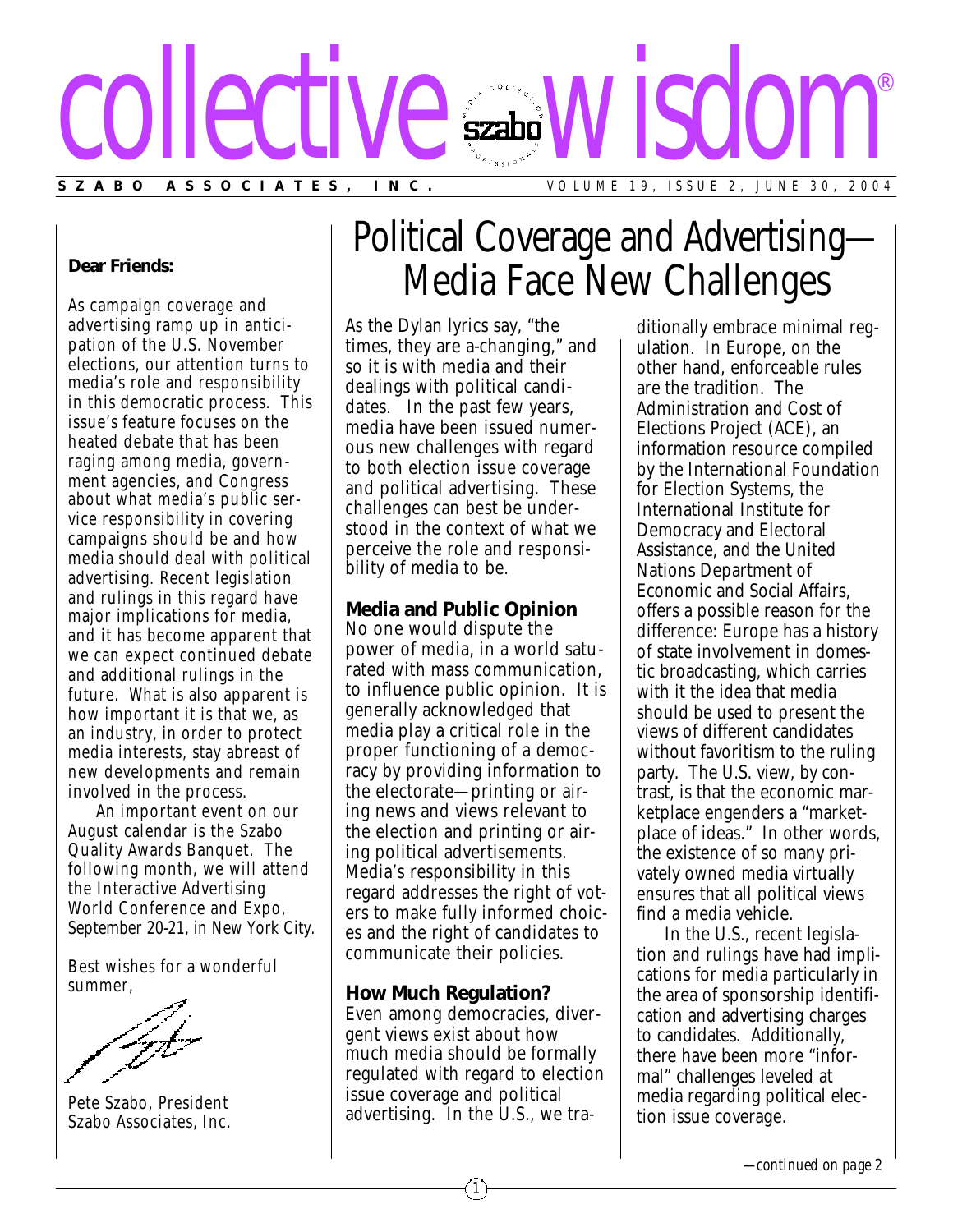### *Political Coverage —*

*—continued from page 1*

### **Sponsorship Identification— Who's on First?**

In 2002, Congress passed sweeping campaign finance reform legislation, the Bipartisan Campaign Reform Act (BCRA), commonly referred to as "McCain/Feingold." The BCRA was enacted to address "soft money" abuses and improve campaign spending disclosure. The constitutionality of the new law has not gone unchallenged; however, the U.S. Supreme Court has upheld most of its provisions.

Passage of the BCRA, along with other FCC and court decisions in the past two years, prompted the Campaign Legal Center to publish a new version of "The Campaign Media Guide," introduced in May. The publication is a comprehensive primer on legal requirements surrounding political broadcasting (although there are some references to print media as well), which can be viewed in its entirety on the organization's web site. It is a valuable and recommended resource for candidates, media, and citizens who want to be informed about general rights and remedies.

The Federal Election Commission (FEC) and the Federal Communications Commission (FCC) are charged with ensuring that media and candidates comply with their obligations regarding electionrelated advertising under BCRA, including sponsorship identification requirements for general public political advertising. Each of these agencies has its own requirements.

The FEC requires that pub-

lic communications, regardless of the medium used, carry a "clear and conspicuous" disclaimer identifying who paid for it—either the authorized campaign committee or other persons or groups authorized by the candidate as well as the candidate who authorized it. For print media, this means that the disclaimer must be in a type size that is easily readable with a reasonable degree of contrast from the background, in a printed box set apart from the rest of the piece. Radio spots must include an audio statement by the candidate. Television, cable, or satellite ads also must include a statement delivered by the candidate—either with a full-screen view of the candidate making the statement, or with a voice-over accompanied by a photo or similar image of the candidate which occupies at least 80 percent of the vertical screen height. A statement must also appear in writing at the end of the advertisement for a minimum of four seconds, in letters at least four percent of vertical picture height and with a reasonable degree of contrast from the background. Additional rules apply to advertising not paid for or authorized by a candidate.

The FCC imposes additional rules on broadcast and cable systems when they accept payment, promise of payment, or other consideration for airing of material. The true identity of the sponsor must be disclosed at the time of airing. If an ad is bought on behalf of a candidate or group, the identity of the entity on whose behalf the ad was purchased also must be disclosed. The agency also requires additional identification and public file disclosure for certain broadcasts that involve controversial issues of public importance or political matters.

A station can be asked to investigate if a candidate questions the sponsorship of the ad and presents credible evidence of a discrepancy in sponsorship identification.

**Broadcasters Bear the Brunt** Broadcast media face greater challenges with regard to campaign coverage and advertising than do other media. This situation is certainly not a new one. In our June 1996 feature article in *Collective Wisdom* ("Should Broadcasters Extend Credit to Political Candidates?"), we reported that government regulations were causing confusion and concern among broadcast media. At that time, the FCC had just declared that where a candidate or its agent has an "established credit history," "requiring any advance payment is inappropriate if the station would not so treat commercial advertisers or their representatives under the station's customary payment policies."

Discussions that range from whether political advertising should be free or paid to whether media are doing a fair and responsible job of covering campaigns and elections all tend to focus on broadcast. The reason this is so is that broadcasters, if not publicly owned, at the least receive their shares of the frequency spectrum from a public body.

According to ACE, the question of whether political advertising should be paid or free has been controversial with regard to broadcast but not to print because broadcasters use public airwaves and because the cost of broadcast advertising is usually much higher than print.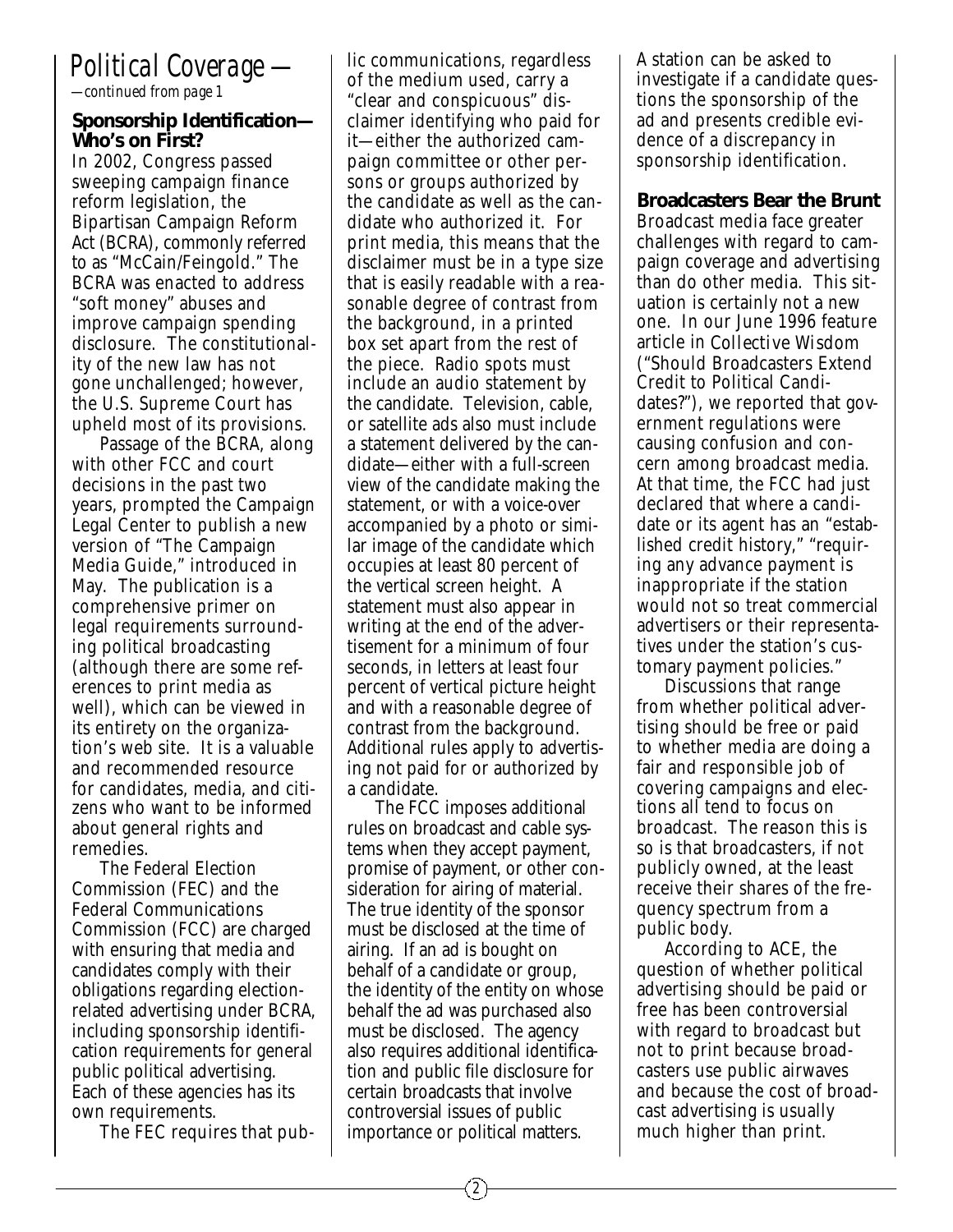Those who favor paid political advertising argue that the First Amendment, which prohibits Congress from passing laws "abridging" free speech, protects paid advertising. The argument, simply stated, is that the right of free speech includes the right to spend your money to spread your message. Many who embrace this point of view believe also that the First Amendment prohibits regulation of campaign contributions and spending. Those in the opposing camp argue that all parties or candidates should have equal or fair access to direct broadcasting regardless of the size of their campaign coffers.

In general, according to ACE, countries with a long tradition of public ownership of broadcasting (such as France and Britain) tend to disapprove of paid political advertising, while those with a stronger commercial broadcasting tradition (such as the

U.S.) hold an opposing view. Finland, the European country where commercial broadcasting is most dominant, permits unrestricted political advertising. Exceptions to this tendency exist, however. For example, Canada, which has a public broadcasting tradition similar to Britain, has an approach to political advertising that is similar to ours. Many countries have a mix of paid and unpaid advertising, allocating parties a basic share of free time plus the opportunity to pay for additional time if they wish.

Current U.S. laws and regulations entitle candidates to the lowest unit charge for the same class, time, and period offered to a station or system's mostfavored advertisers 45 days before a primary election and 60 days before a general election. This "reasonable access" regulation for federal candidates applies to commercial radio and television broadcast stations and DBS providers (not cable sys-

3



"IS THIS THE CAMPAIGN OFFICE OF JOE VOTEFORME? WELL I THOUGHT YOU MIGHT WANT TO KINOW THAT YOUR GUY CAME ON TV JUST WHEN LANCE. WAS GOING TO ASK GINA TO MARRY HIM, SO HE'S JUST LOST THE VOTE OF THE ENTIRE. ALL THE LOVES OF OUR LIVES FAN CLUB!"

tems). The provisions are designed to enable candidates to buy advertising time at a discounted rate during peak campaign periods. During these times, candidates must receive the volume discount rate without having to buy in volume. Outside these times, broadcasters do not have to offer volume discounts, but candidates and legally authorized candidate committees may not be charged higher rates than commercial advertisers would have to pay.

In 1999, the FCC ruled that candidates could not be barred from purchasing advertising time in lengths most useful to them solely because broadcasters sell commercial time in 60 and 30-second increments. The Commission's position, in making the ruling, was that allowing broadcasters to categorically decide in advance not to sell a non-standard time would absolve the broadcaster of even considering the possibility that it could do so. To comply with "reasonable access," broadcasters cannot automatically refuse to sell a candidate a particular length of time, even if the length is not programmed or offered to other commercial advertisers.

### **Campaign and Election Coverage—What's Enough?**

At a press conference in mid-June, Senate Commerce Committee Chairman John McCain and FCC Chairman Michael Powell stated that television and radio stations, while taking in profits from political advertising revenue, did not thoroughly cover candidates or issues. They challenged broadcasters to air comprehensive political coverage five minutes